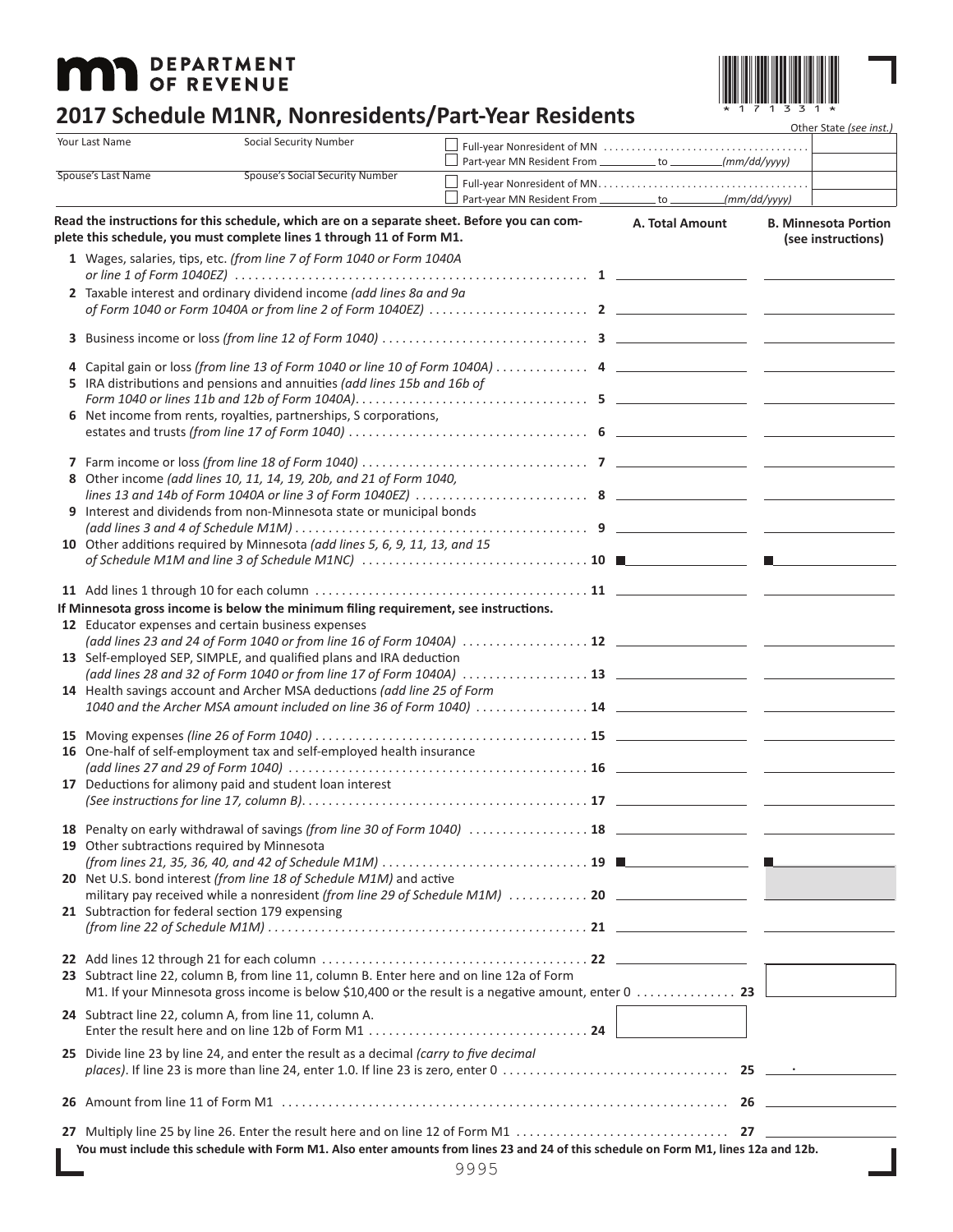#### Nonresidents/Part-Year Residents

### **Should I file this schedule?**

File this schedule with your Form M1 if you meet the minimum filing requirement and in 2017 you were either a:

- Full-year nonresident of Minnesota
- Part-year resident of Minnesota

See Income Tax Fact Sheets 1, *Residency*; 2, *Part-Year Residents*; and 3, *Nonresidents*, to determine your residency status for tax purposes.

Married taxpayers who file a joint federal return must file a joint Minnesota return even if only one spouse is a Minnesota resident or has Minnesota income. You must include Schedule M1NR when you file your return.

#### **What is the minimum filing requirement?**

You are required to file a Form M1 and Schedule M1NR if your gross income assignable to Minnesota is \$10,400 or more.

#### **What is gross income assignable to Minnesota?**

Income assignable to Minnesota includes all income you received while a Minnesota resident and income from Minnesota sources while a nonresident such as income passed through to you from:

- partnerships (line 20 of Schedule KPI)
- S corporations (line 20 of Schedule KS)
- estates or trusts (line 26 of Schedule KF)

Gross income is income before any deductions or expenses. Gross income does not include military pay paid to a Minnesota resident for services outside Minnesota.

**If your Minnesota gross income is below the minimum filing requirement,** and you had tax withheld or paid estimated tax, follow the steps below to complete your Schedule M1NR**:**

- 1. Complete lines 1–11 of Schedule M1NR.
- 2. Skip lines 12-22.
- 3. Enter a zero on line 23.
- 4. Enter the amount from line 11, column A, on line 24.
- 5. Complete the rest of the schedule.

Enter the appropriate amounts from your Schedule M1NR on lines 12, 12a, and 12b of Form M1 and include the schedule when you file your return.

**If your Minnesota gross income is below the minimum filing requirement,** and you are completing Schedule M1NR only to determine your refundable credit(s):

- 1. Complete lines 1-22 of Schedule M1NR
- 2. Complete line 24 of Schedule M1NR
- 3. Use this information to complete the worksheet provided in the instructions for the credit(s) you are claiming

**If you were a resident of Michigan or North Dakota for all of 2017**, do not complete this schedule if your only Minnesota source income is exempt due to reciprocity (see Fact Sheet 4, *Reciprocity*, for more information). Complete Schedule M1NR only if you received income from sources in Minnesota that does not qualify under reciprocity. (Income that is not excluded under reciprocity includes Minnesota source gambling, capital gain, rental income, etc.)

## **Column A Instructions**

*Round amounts to the nearest whole dollar.* Enter the appropriate amount from your 2017 federal or Minnesota income tax return. Refer to the instructions for each line on the front of this schedule.

#### **Column B Instructions**

*Round amounts to the nearest whole dollar.* Assign income or expenses to Minnesota according to the following instructions.

If you are a partner, shareholder or beneficiary, include the amounts from Schedule KPI, KS, or KF and follow the instructions with that schedule.

#### **Line 1, Column B Wages, Salaries, Tips, etc.**

Include wages, salaries, tips, commissions, bonuses, and any amounts received for work performed:

- While a Minnesota resident;
- In Minnesota while a nonresident;
- In Minnesota in a prior year but received in 2017; and
- In prior years while a Minnesota resident but deferred to 2017.

Do not include on line 1, column B:

- Minnesota wages earned while a resident of Michigan or North Dakota that are covered under a reciprocity agreement;
- Military pay received while a nonresident (from line 29 of Schedule M1M)
- Wages received as a nonresident military spouse, if certain requirements are met (see M1 instructions).

#### **Line 2, Column B**

**Interest and Ordinary Dividend Income** Include the interest and dividends you received (or had credited to your account) while you were a Minnesota resident.

Do not include any interest or mutual fund dividends you received from U.S. bonds.

#### **Line 3, Column B Business Income (loss)**

Include:

- Net Business income (or loss incurred) while a Minnesota resident, and
- Amounts from Minnesota sources earned while a nonresident.

#### **Line 4, Column B Capital Gain (loss)**

Include net capital gain (or loss) received:

- While a Minnesota resident, and
- From Minnesota sources while a nonresident.

#### **Line 5, Column B**

**IRA Distributions and Pensions and Annuities**

Include IRA distributions and pension and annuity payments received while a Minnesota resident.

#### **Line 6, Column B**

**Net Income from Rents, Royalties, Partnerships, S Corporations, Estates and Trusts** Include income (or loss):

- Reported on federal Schedule E from rents, royalties, partnerships, S corporations, and estates recognized while a Minnesota resident, and
- Amounts from Minnesota sources recognized while a nonresident.

#### **Line 7, Column B Farm Income (loss)**

Include net farm income (or loss incurred):

- While a Minnesota resident
- From a Minnesota farm while a nonresident.

## **Line 8, Column B**

#### **Other Income**

Include *other* income you received:

- While a Minnesota resident
- From Minnesota sources, while a nonresident, included on lines 14 and 21 of Form 1040.